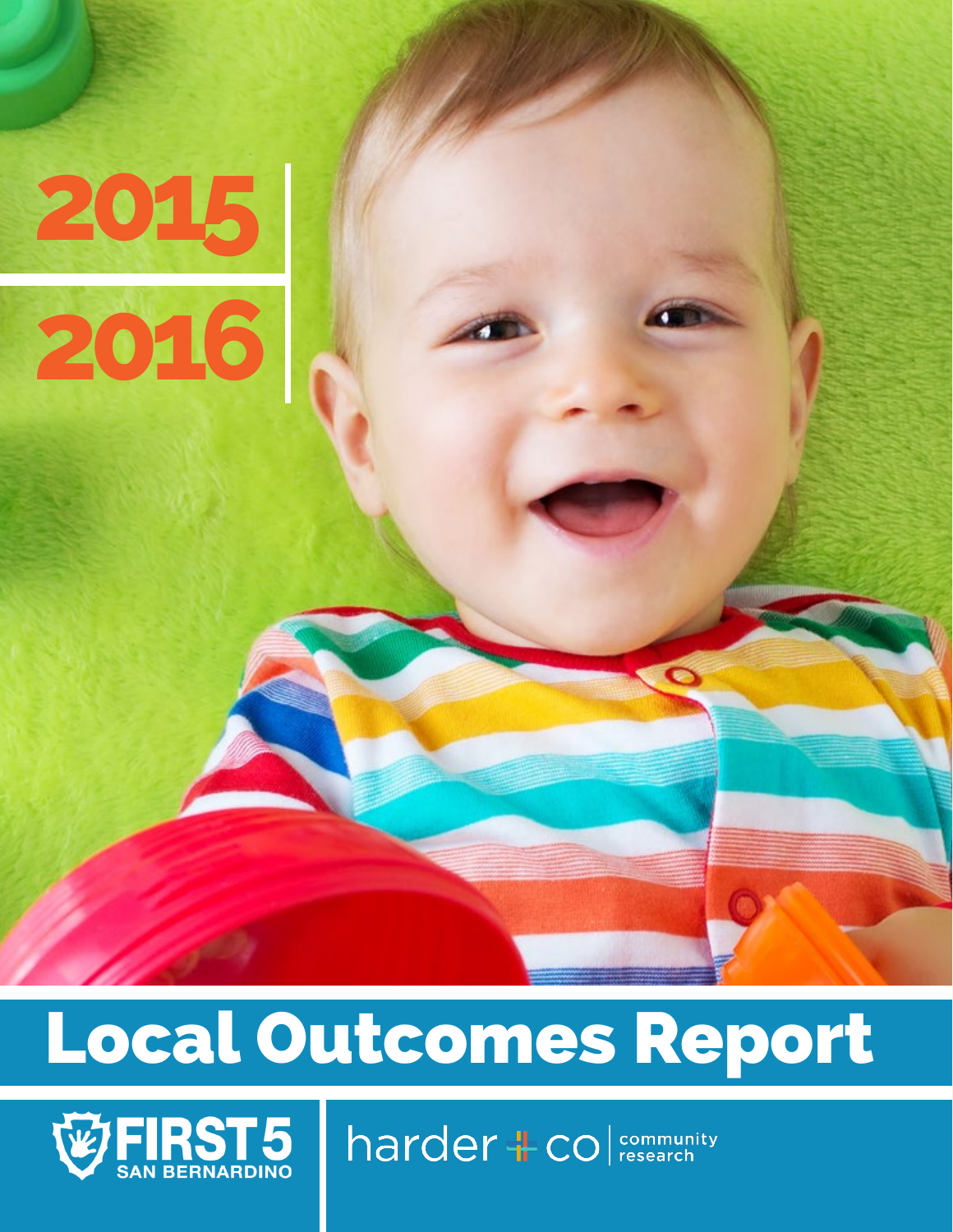# Demographics

In 2015-2016 First 5 San Bernardino funded initiatives served:

# **Geographics**

| 1,000+                                                                                        | <b>San Bernardino</b><br><b>Fontana</b><br><b>Victorville</b>                                                                                          |
|-----------------------------------------------------------------------------------------------|--------------------------------------------------------------------------------------------------------------------------------------------------------|
| 600+                                                                                          | <b>Ontario</b><br><b>Rialto</b>                                                                                                                        |
| 400+                                                                                          | <b>Chino</b><br><b>Hesperia</b>                                                                                                                        |
| 300+                                                                                          | <b>Barstow</b><br><b>Colton</b>                                                                                                                        |
| $200+$                                                                                        | <b>Adelanto</b><br><b>Highland</b><br><b>Rancho Cucamonga</b><br><b>Redlands</b><br><b>Upland</b>                                                      |
| $100 +$                                                                                       | <b>Yucca Valley</b><br><b>Crestline</b><br><b>Bloomington</b><br><b>Twentynine Palms</b><br><b>Big Bear City</b><br><b>Yucaipa</b><br><b>Montclair</b> |
| <b>San Bernardino</b><br><b>County cities</b><br>& unincorporated<br>areas served<br>$\infty$ |                                                                                                                                                        |
|                                                                                               |                                                                                                                                                        |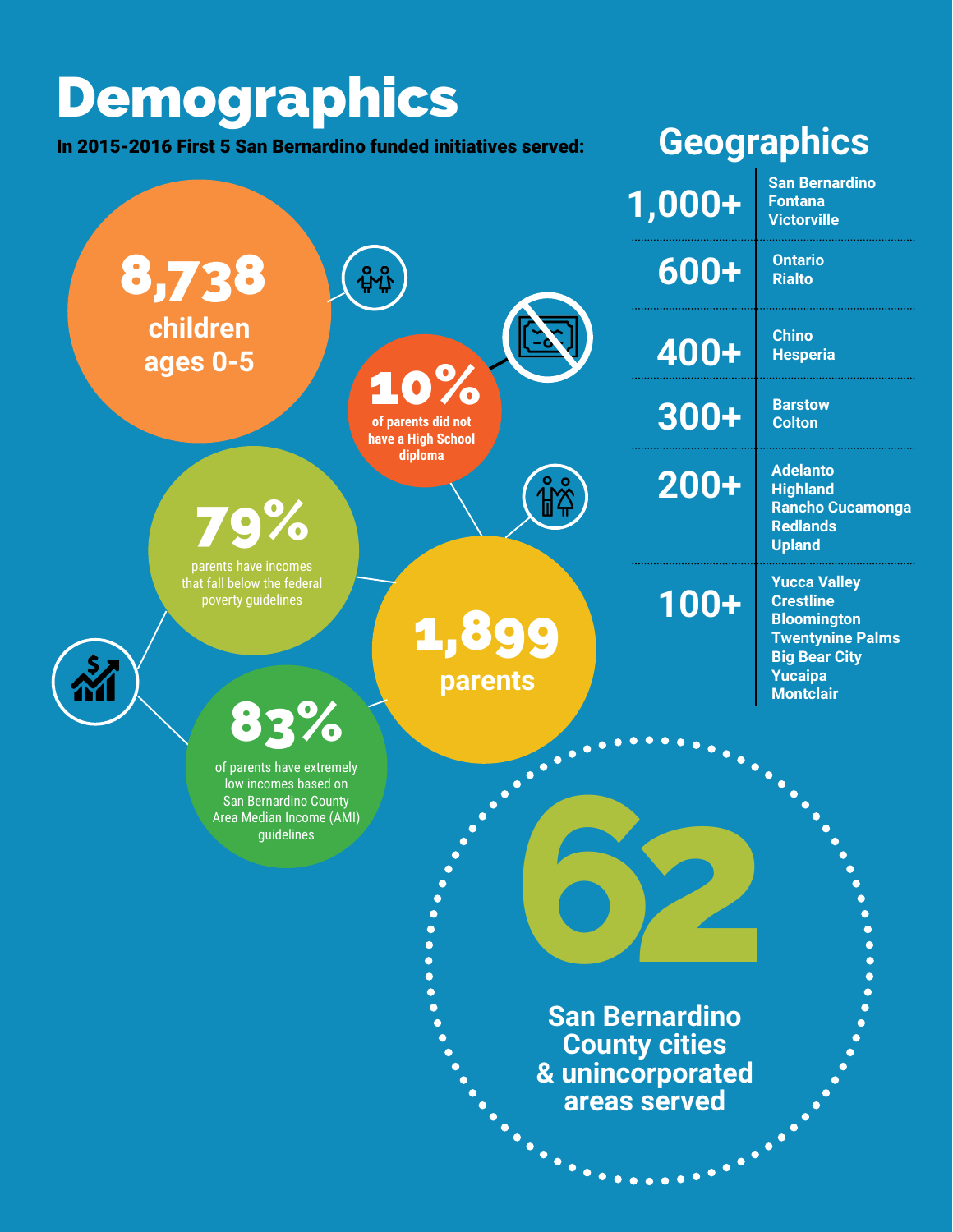# Family and Community Support and Partnerships

Child abuse and neglect can have deep and long lasting effects on physical and emotional health throughout a person's lifetime. The Center for Disease Control estimates that the total lifetime financial costs associated with just one year of confirmed cases of child maltreatment in the United States is estimated to be \$124 billion, and that the lifetime estimated cost for each surviving victim of child maltreatment is \$210,012. First 5 San Bernardino invests in critical parent education services to ensure families are safe, healthy, and nurturing. Parents who completed the Nurturing Parents parenting program showed a statistically significant increase in knowledge and behaviors related to positive parenting practices that help protect against abuse and neglect.



Parents entered the parent education<br> **395** on one or more of the five subscales of program scoring in the high risk range the AAPI assessment. 382

Out of 395 parents moved from high to moderate or low risk on one or more constructs of the AAPI assessment by the end of the program, thereby reducing their children's likelihood of experiencing maltreatment.

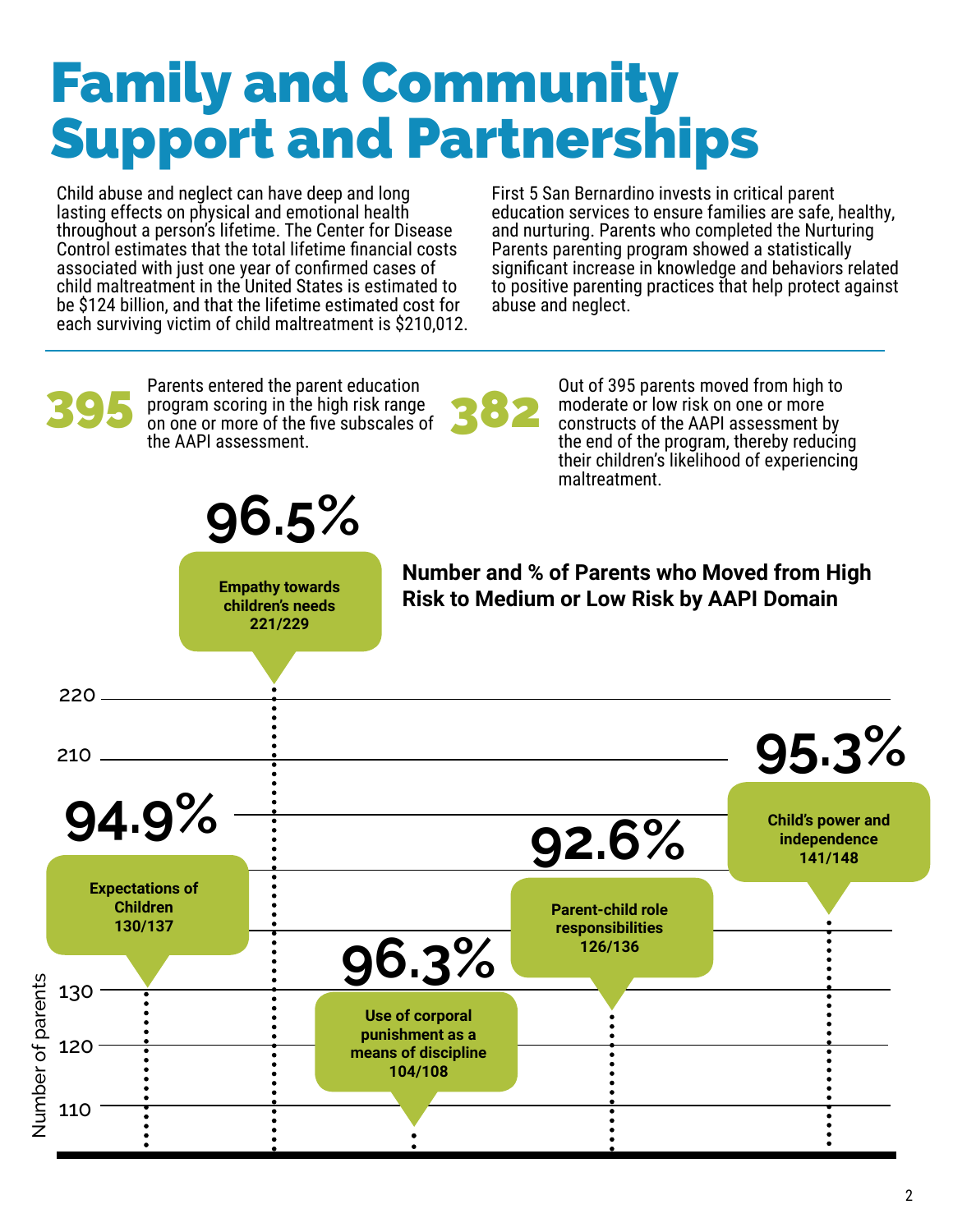# **Nurturing Parenting Program**

In 2015-16, to complement the Nurturing Parenting program, First 5 San Bernardino invested in capacity strengthening of funded agencies to provide focused, strengths-based skills building support and case management by implementing the Family Development Matrix (FDM). The FDM provides insights into families' needs that support case planning and can be used to assess progress towards goals. Principally, the goal of the FDM is to strengthen case management systems countywide.

#### **The five most frequent needs reported by families using case management services included 1:**

#### **Community Resources Knowledge**



Families showed substantial progress throughout their participation in case management. On average, most families who entered case management unable to meet needs in these domains were far better equipped to meet these same needs by the end of the program. While the percent of families meeting adult education goals was relatively smaller, making progress on this goal required adults to enroll in coursework and/or to have completed a GED or high school diploma, which will contribute to the long-term financial stability of these families.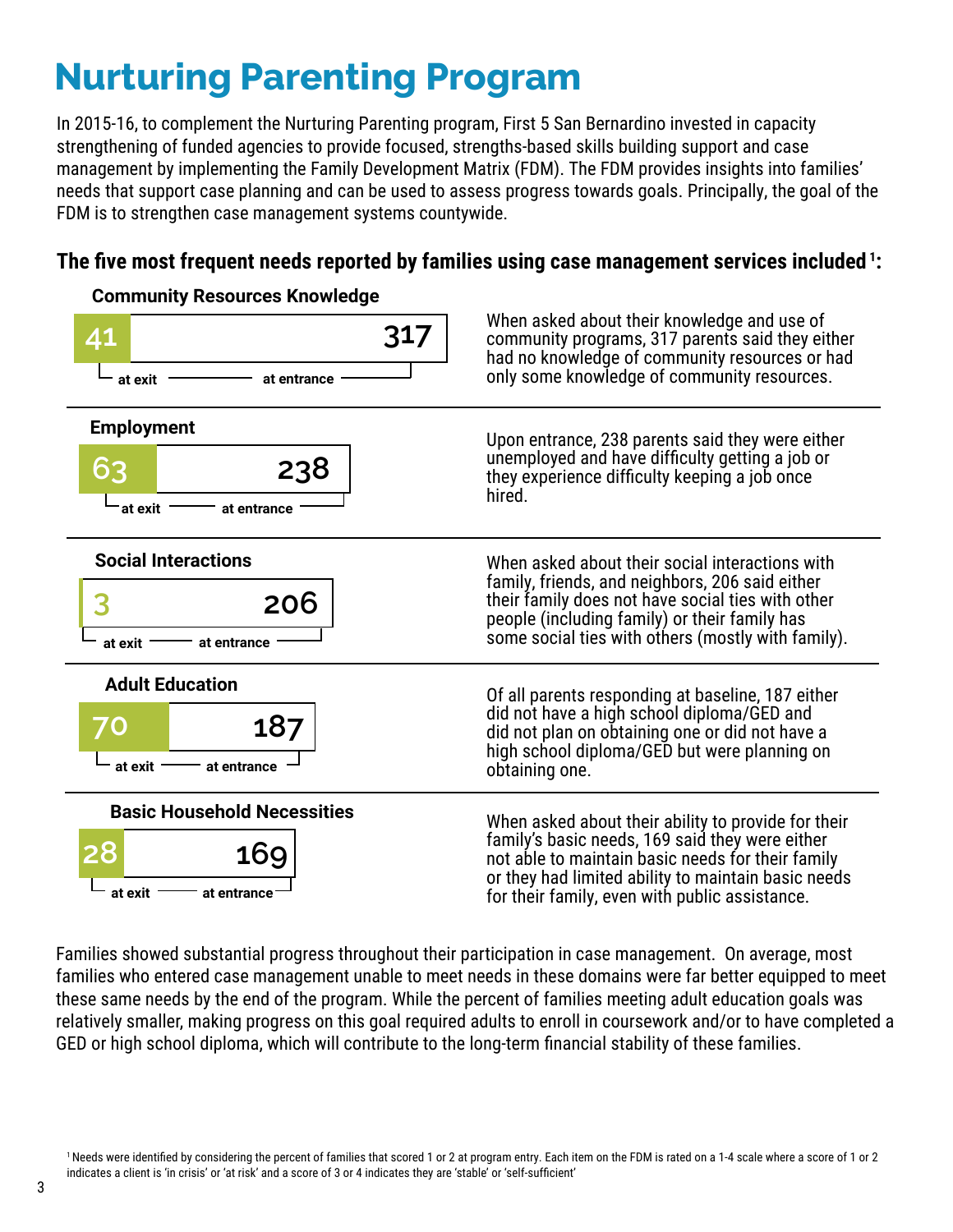

Children's school readiness is a strong predictor of future academic and life success. Children with higher levels of school readiness are more successful in grade school, less likely to drop out of high school, and earn higher incomes as adults.2 Access to high-quality educational opportunities, such as preschool and Pre-K academies, ensure young children enter school ready to learn. First 5 San Bernardino addressed this need through quality preschool opportunities to ensure children entered school ready to learn.

# **Full Day Preschools**



children were provided with a full day, year-round preschool education.

# **Pre-K Academies**



children were provided with a yearround preschool experience who otherwise would not have received any preschool education before entering kindergarten.

Collective days of preschool experienced by children in First 5 San Bernardino funded programs:

. . . . . . . . . . . . .

On average, each child attended

**113** days





#### **Outlook**

| 36% | of San Bernardino County 3-and 4-year olds attended<br>preschools. <sup>3</sup> |
|-----|---------------------------------------------------------------------------------|
| 52% | of Los Angeles County 3-and 4-year olds attended<br>preschools.                 |
| 50% | of Orange County 3-and 4-year olds attended preschools.                         |
| 47% | of Californian 3-and 4-year olds attended preschools.                           |

<sup>2</sup>Duncan, G., Ziol‐Guest, K., & Kalil, A. (2010). Early‐Childhood Poverty and Adult Attainment, Behavior, and Health. Child development, 81(1), 306-325. <sup>3</sup> CH1LDREN NOW (2016). 2016-17 California County Scorecard.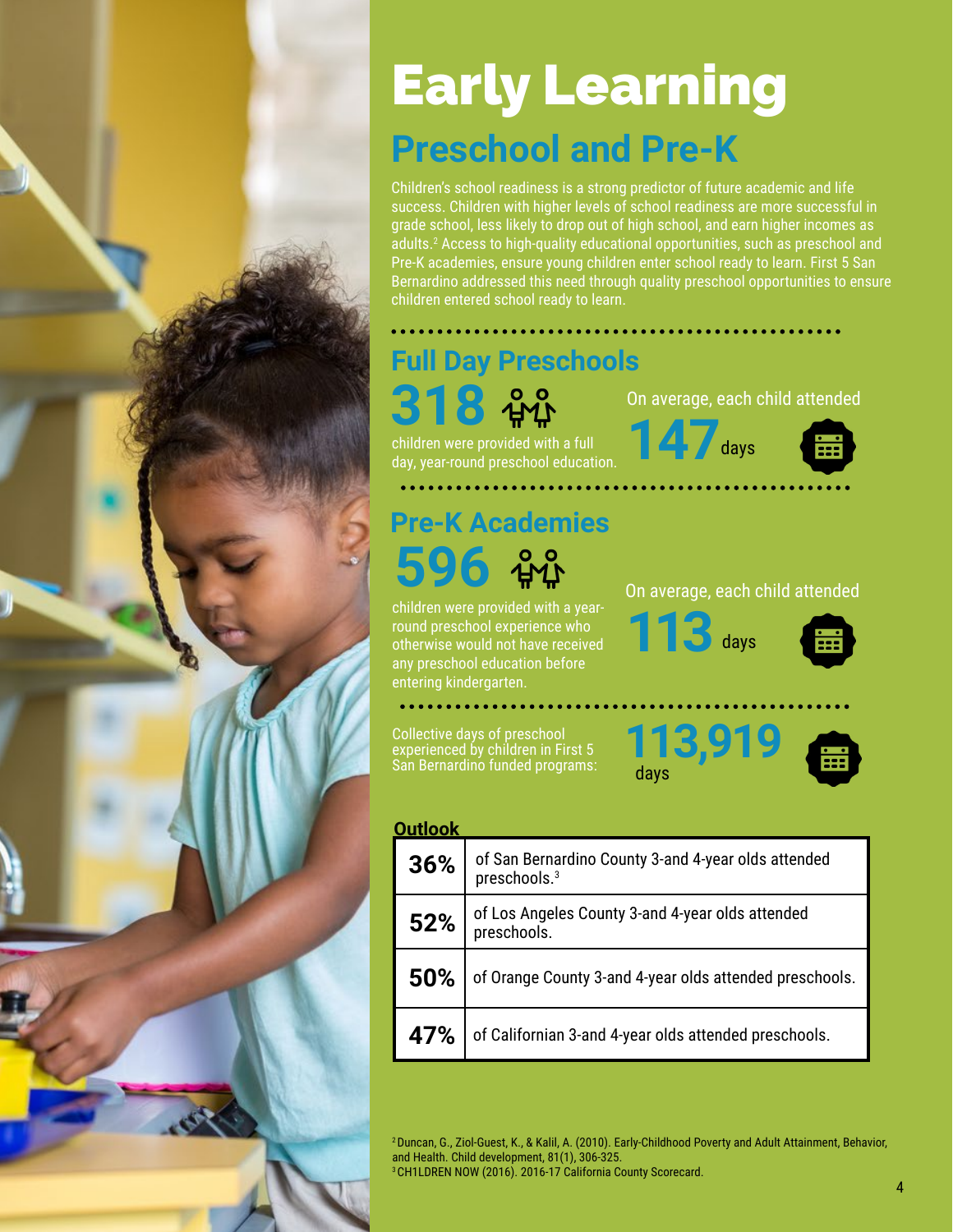# **Parent Enrichment**

5

Parents play a critical role in preparing children for school. Research shows that parents do a better job of supporting their children when they understand the process of child development and know which activities prepare children for school.<sup>4</sup> First 5 San Bernardinofunded preschool programs provided enrichment sessions for parents alongside the preschool experiences for children. These sessions were designed to increase parents' knowledge of child development and awareness of activities that will support their child's success. Pre-and post-program assessments show that parents increased their knowledge of child development, feel more confident about their ability to support their child's development and more frequently engaged in activities shown to support school readiness as a result of participating in parent enrichment programs.



#### **Parents who reported an increase in the following behaviors:**

#### **Number of parents who reported an increase in their assessment of their own skills:**

| 235                                                    |                                                       | 249                                                               | 163                             | 185                                          | 143                                              |                                         |                                                          |                                              |
|--------------------------------------------------------|-------------------------------------------------------|-------------------------------------------------------------------|---------------------------------|----------------------------------------------|--------------------------------------------------|-----------------------------------------|----------------------------------------------------------|----------------------------------------------|
| Knowledge of how<br>child is growing<br>and developing | Knowing of what<br>behavior is typical<br>at this age | Knowledge of<br>how child's brain<br>is growing and<br>developing | Confidence in<br>self as parent | Confidence in<br>setting limits for<br>child | Confidence to<br>help child learn at<br>this age | Ability to identify<br>what child needs | Ability to respond<br>effectively when<br>child is upset | Ability to keep<br>child safe and<br>healthy |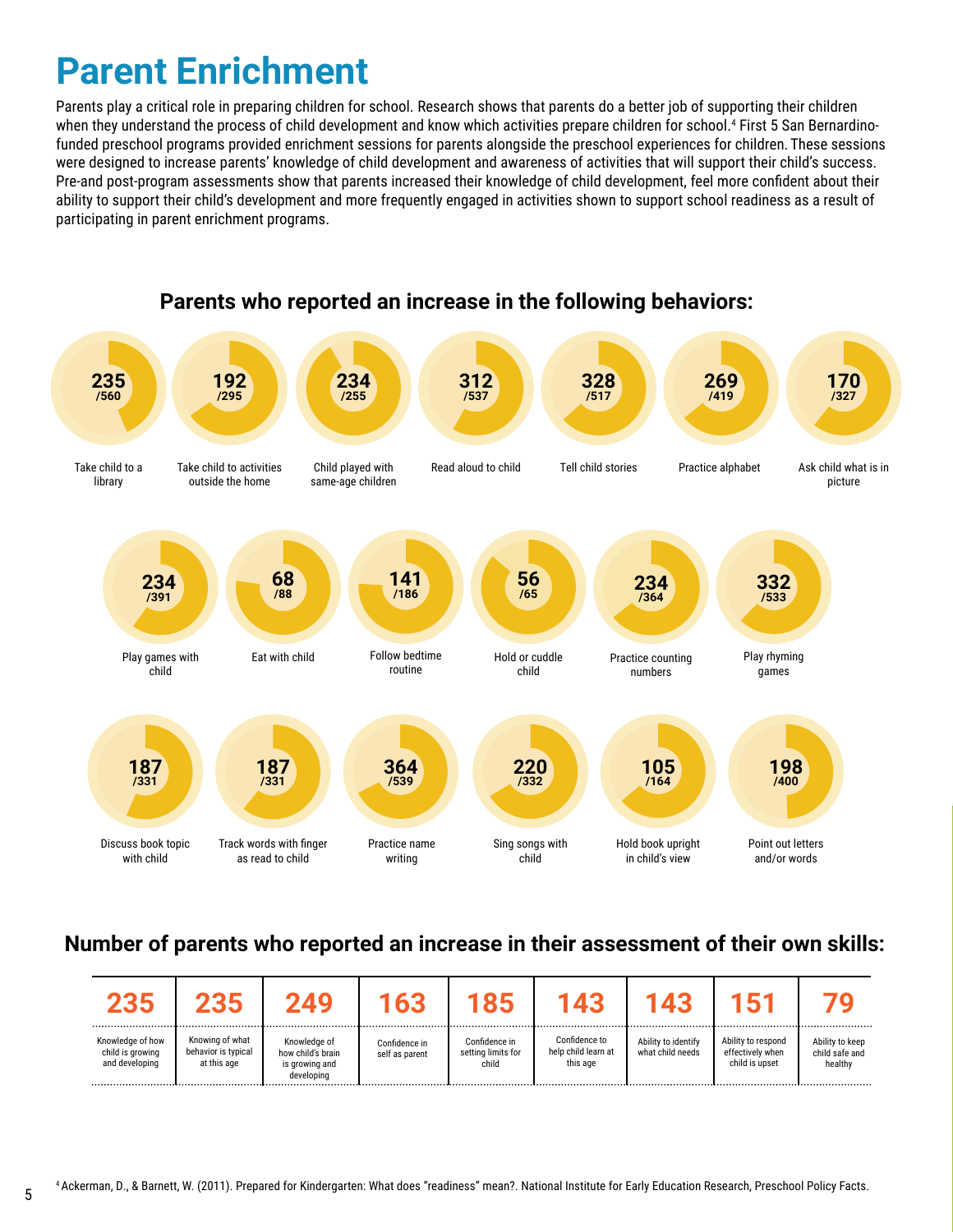# **Family Literacy**

Literacy and language development are also critical to school readiness. Children who are read to regularly have improved early literacy skills, are better readers in elementary school, and are more likely to succeed in school.5 Early literacy is a strong predictor of children's reading abilities through grade school and beyond.

First 5 San Bernardino's Family Literacy programs aimed to increase awareness of the importance of developing literacy skills at an early age by implementing curriculums throughout the county to encourage and enhance family literacy development. As a result parents more frequently engaged the following literacy activities.

| Number of books read                                        | 149:  | 11111111       |
|-------------------------------------------------------------|-------|----------------|
| Number of books in the home                                 | 85    | Ш              |
| Participate in reading activities outside the home          | 176   |                |
| Buy/rent books for children                                 | 146:  |                |
| Read together                                               | 143:  |                |
| Followed a reading routine                                  | 139:  | ,,,,,,,,,,,,,, |
| Practiced the alphabet                                      | 159:  |                |
| Sang songs                                                  | 121:  |                |
| Played rhyming games/recited rhymes                         | 196 : |                |
| Hold the book upright in child's view                       | 89    | Ш              |
| Track words with finger, reading from left to right         | 155:  |                |
| Point out letters and/or words                              | 178   |                |
| Make up stories based on pictures of the book:              | 185:  |                |
| Ask their child to tell them what's going on in the picture | 150   |                |
| Ask their child questions when reading                      | 164   |                |
| Discuss the topic of the book with their child : 174 :      |       |                |

|                                                  | Child's overall interest in books                                   | 368        |
|--------------------------------------------------|---------------------------------------------------------------------|------------|
|                                                  | Child's overall interest in reading                                 |            |
| <b>Number of parents</b>                         | Parent's involvement in helping their child to read                 | 366<br>364 |
| who, due to their                                | Parent's ability to be a reading role model                         |            |
| participation in the<br>program, indicated       | Parent's ability to become story tellers                            | 361        |
| an increase in their/<br>their child's interest, | Parent's ability to develop a reading routine                       | 358<br>351 |
| knowledge, ability,<br>or confidence in the      | Child's overall interest in the alphabet                            | 351        |
| following activities:                            | Parent's ability to pick an age appropriate book for their children |            |
|                                                  | Parent's involvement in helping their child to write                | 348        |
|                                                  | Parent's knowledge of where to buy/rent books for their children    | 346        |
|                                                  |                                                                     | 317        |

5 Rhode Island KIDS COUNT (2005). Getting Ready: Findings from the National School Readiness Indicators Initiative, a 17 State Partnership.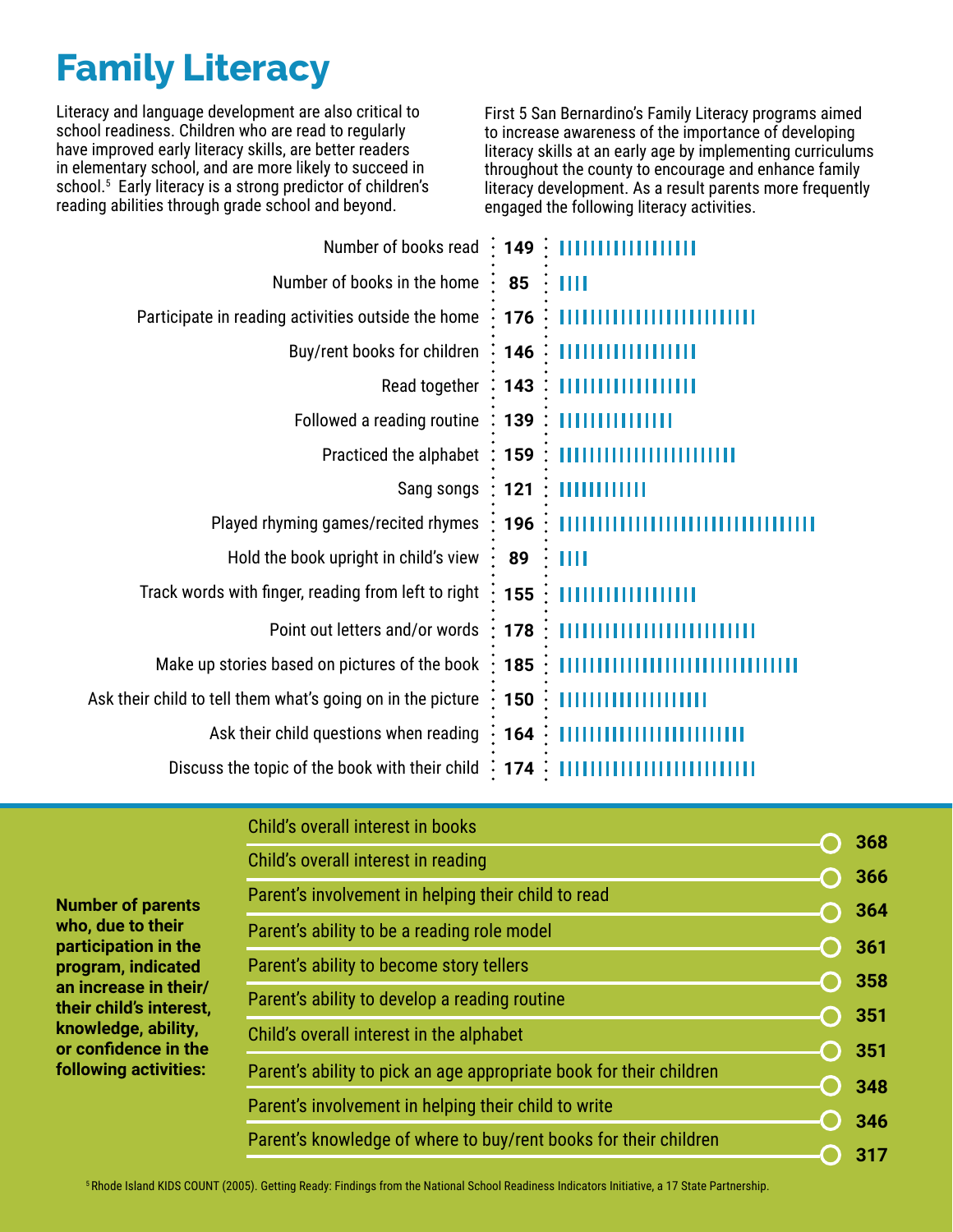# Health

# **Developmental Screening**

Early identification and intervention of developmental delays has demonstrated cost savings to health care and education systems and increases children's success. First 5 San Bernardino provides training and support to their funded contractors to conduct developmental screenings with their clients to increase detection of delays and increase opportunities for early intervention.

#### **Outlook**



California ranks 30th in the nation for the rate of developmental screenings conducted with young children



30% of children are at moderateto high-risk for developmental delay



40% of parents with children under the age of 6 have concerns about their child's development<sup>6</sup>

**The ASQ-3 allows caregivers and service providers to identify children at risk for developmental delays by observing their everyday activities, such as playing, drawing and throwing a ball.**

### **In 2015-2016**

**First 5 funded contractors conducted**



**ASQ-3 developmental screenings of children ages 0-5**

ASQ-3's identify children at risk of delay and includes assessments of 5 developmental domains:

**Communication Gross Motor Skills Fine Motor Skills Problem Solving** 

**Personal-Social Interactions**

6 First 5 Association of CA. A Healthy Beginning for Young California Kids: Universal Developmental & Behavioral Screenings. Retrieved from: https://www.childrennow.org/files/9314/2912/4344/ dev-screening-infographic.pdf 11/23/16. 7

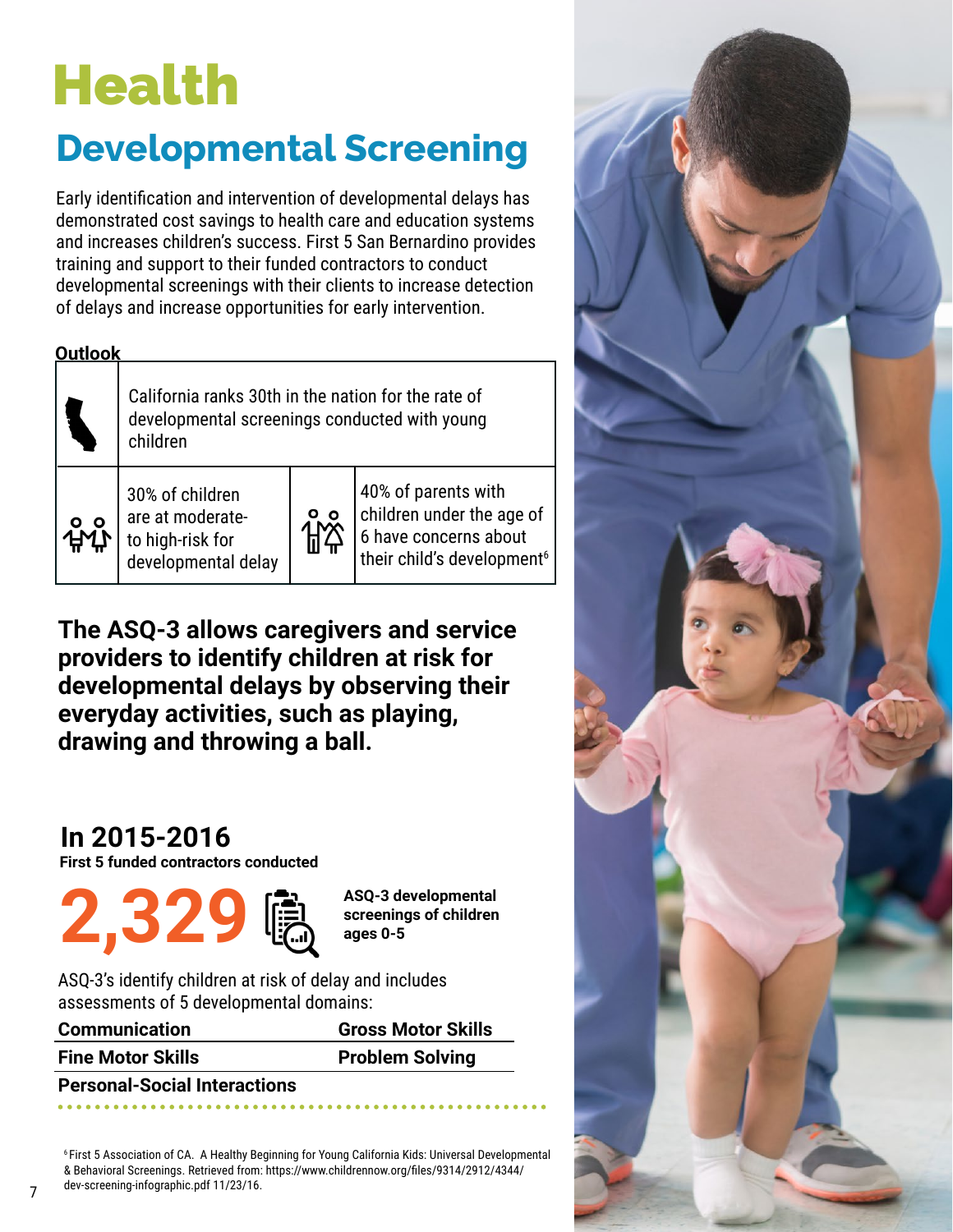### **Out of 2,329 screenings**

**18% of 2,329**

children were identified at risk **<sup>432</sup> 162**

children were at-risk with more than one domain

**If 75% of 432 children (n=324) had not received a screening elsewhere,** it would have cost between **\$9.72 - \$32.4 million7**

**If 50% of 432 children 50% 25% (n=216) had not received a screening elsewhere,** it would have cost between **\$6.48 - \$21.6 million7**

**75%**

**If 25% of 432 children (n=108) had not received a screening elsewhere,** it would have cost between **\$3.24 - \$10.8 million7**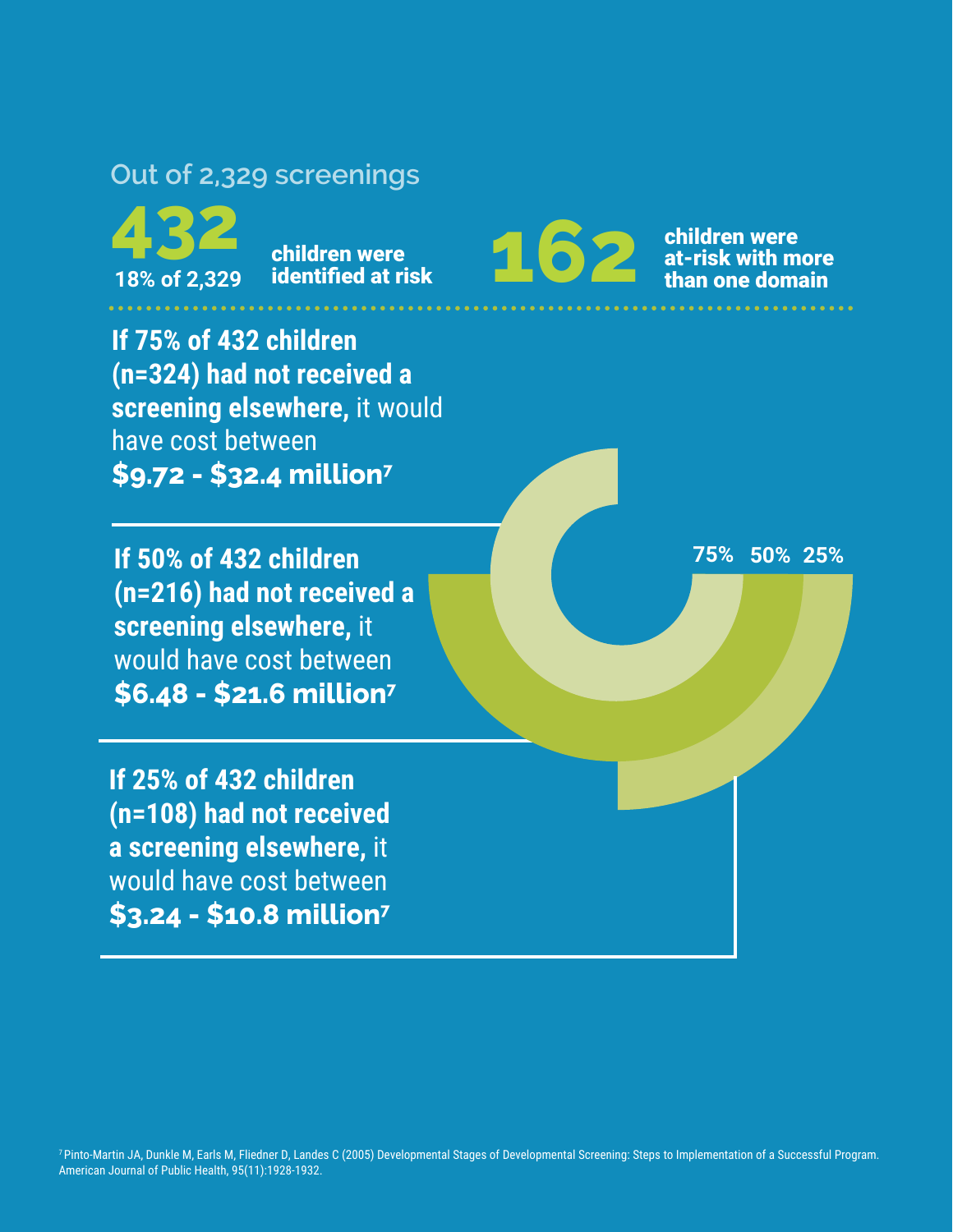# **Perinatal Screening, Assessment, Referral, and Treatment (PSART)**

With support from First 5 San Bernardino, the Department of Public Health partners with local obstetricians to ensure all pregnant women in San Bernardino County are screened for drug, alcohol, and tobacco use. Women who are identified as needing treatment are provided with a referral to appropriate services depending on the severity of use, including supportive counseling, home visits from public health nurses, outpatient and inpatient treatment programs.



**While the number of women impacted by these services may appear small, the potential savings in terms of life, quality of life, and cost avoidance to society—are potentially very large.**

Use of illicit drugs during pregnancy can lead to premature births, low birth weight, externalizing behavioral problems (aggression, attention-deficit/hyperactivity disorder, and oppositional defiant disorder), risk-taking behaviors, visualmotor impairments, memory and perceptual problems.<sup>8</sup>

**\$750,000 The lifetime cost associated with caring for a child with a complex medical history due to prenatal exposure to drugs ranges from:**

# **to \$1.4 million9**

Prenatal alcohol consumption has been associated with fetal alcohol syndrome (FAS), spontaneous abortion, premature births, and low birth weight.<sup>10</sup> The estimated total cost attributed to drinking while pregnant was \$5.2 billion in 2006, with 95.3% of this cost being related to FAS.<sup>11</sup> FAS is 100% preventable if a woman does not drink alcohol during her pregnancy.

**For every FAS case prevented, there is a potential total lifetime cost saving of:**

## **\$2.9 million**<sup>12</sup>

(in 2002 dollars)

Tobacco use during pregnancy has been associated with an increased risk of premature delivery, low birth weight, and sudden infant death syndrome (SIDS).<sup>13</sup> It is estimated that 23.2%–33.6% of SIDS death can be attributed to prenatal smoking.<sup>14</sup> Applying the above mentioned estimate to the number of women who stopped smoking entirely:

**PSART Screening and referral to appropriate services potentially prevented**

**4 to 6 SIDS deaths**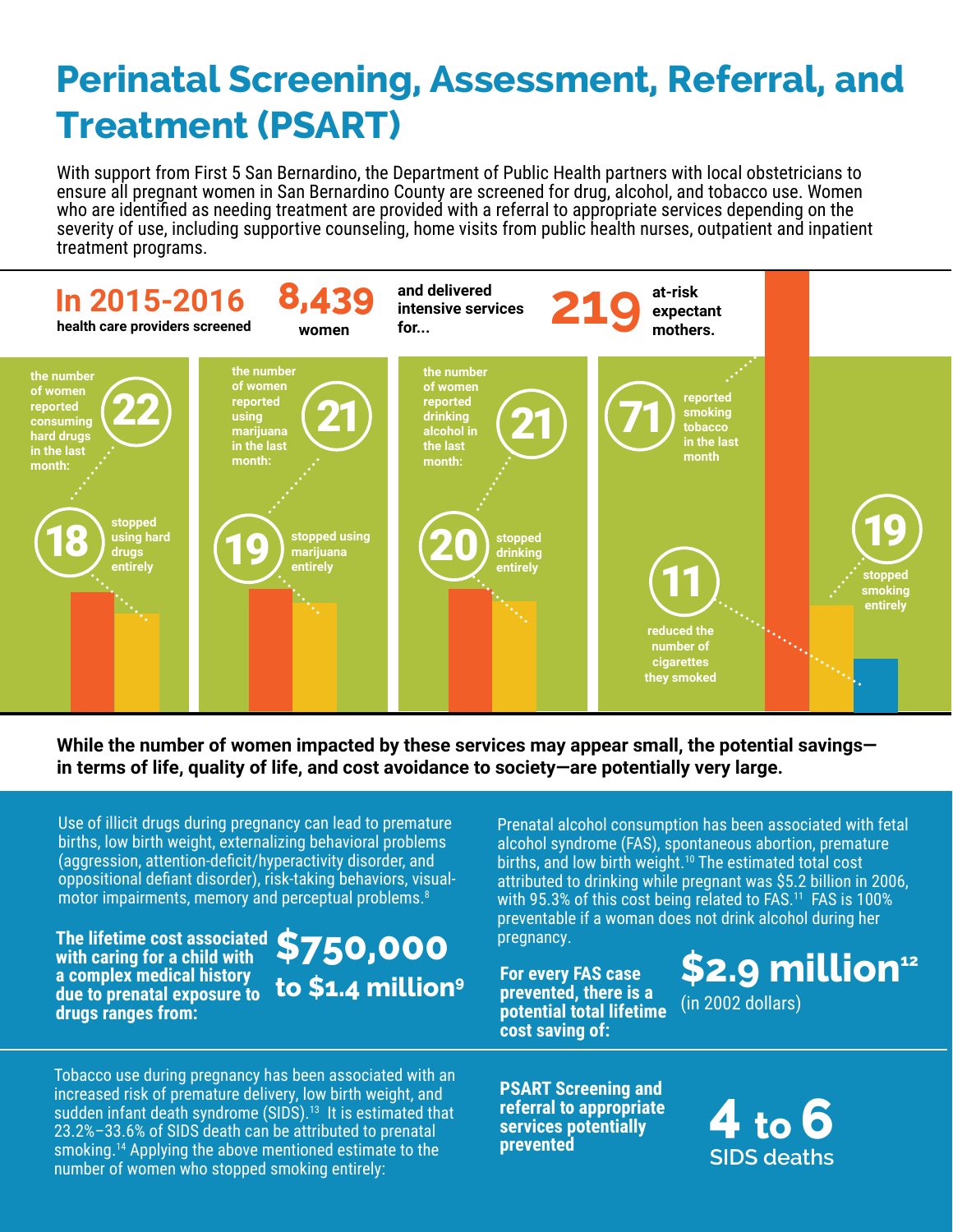## **Asthma**

#### **Outlook**

| 96,550 new cases of asthma reported<br>each year in California <sup>15</sup>                                                                                                                                                              |
|-------------------------------------------------------------------------------------------------------------------------------------------------------------------------------------------------------------------------------------------|
| San Bernardino ranks second highest of<br>Southern California counties for asthma-<br>related hospitalizations for children ages<br>0-4 <sup>16</sup> and sixth in the state for the rate of<br>emergency department visits <sup>17</sup> |
| Approximately 129,000 children with<br>current asthma in California miss school<br>or day care because of their asthma<br>resulting in 1.2 million days of school/<br>day care missed per year. <sup>18</sup>                             |

First 5 San Bernardino supports asthma treatment and education to help ensure families are equipped to manage their children's asthma and reduce asthmarelated hospitalizations. Funded services include a mobile asthma clinic (ARMC's Breathmobile) and home visitation through the American Lung Association. Among children and parents participants:



Asthma is not only harmful to children's health, but also costly: the average cost per asthma hospitalization in 2010 was



Children admitted overnight to the hospital in the previous 4-6 months decreased by 50% (from 12 to 6) among children served by First 5 San Bernardino asthma programs. The estimated cost avoidance based on 2010 data is:

# **\$202,494**



8 Ross EJ, Graham DL, Money KM, and Stanwood GD (2015) Developmental consequences of fetal exposure to drugs: what we know and what we still must learn. Neuropsychopharmacology, 40:61–87.

<sup>9</sup>Kalotra, C. J. (2002, March). Estimated costs related to the birth of a drug and/ or alcohol exposed baby. Washington, DC: Office of Justice Programs Drug Court Clearinghouse and Technical Assistance Project.

<sup>10</sup> Bouchery, E., Harwood, H., Sacks, J., et al. (2006). Economic costs of excessive alcohol consumption in the U.S. American Journal of Preventive Medicine, 41(5):516–524.

<sup>11</sup>NIH (2013). Fetal Alcohol Exposure Factsheet.

<sup>12</sup> HHS (2009). A call to action: advancing essential services and research on fetal spectrum disorders.

<sup>13</sup>Pollack, H., Lantz, P.M., & Frohna, J.G. (2000) Maternal smoking and adverse birth outcomes among singletons and twins. American Journal of Public Health, 90(3), 395-400.

<sup>14</sup> Dietz, P.M., England, L.J., Shapiro-Mendoza, C.K., et al (2010). Infant morbidity and mortality attributable to prenatal smoking. U.S. American Journal of Preventive Medicine,39, 45–52.

- 15 Kidsdata.org. (2014) Asthma Hospitalizations, by Age Group.
- <sup>16</sup> CaliforniaBreathing.org. (2014). Asthma ED Visits, Children, 2014.
- <sup>17</sup> CaliforniaBreathing.org. (2014). Asthma ED Visits, Children, 2014.
- 19 CaliforniaBreathing.org. (2014) Asthma's Impact on California Fact sheet.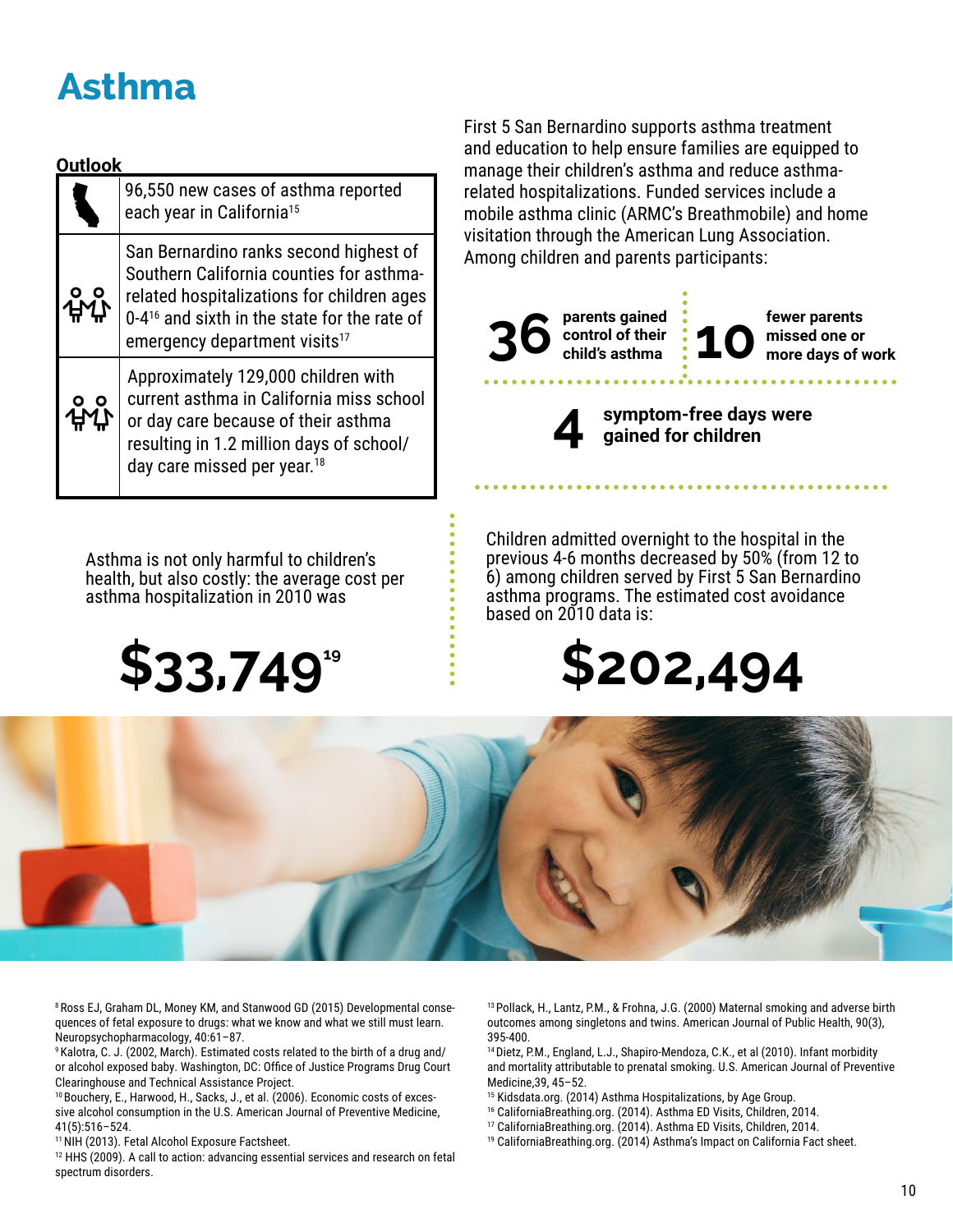# Systems and Networks **Oral Health Action Coalition**

Led by the Center for Oral Health, the Oral Health Action Coalition – Inland Empire (OHAC-IE) launched in October 2014 as an effort to mobilize and organize local resources to increase access to oral health care and improve oral health outcomes. The coalition has grown to include over 45 organizations,

representing a wide array of diverse oral health stakeholders including clinic consortia, hygiene and dental providers, dental schools, children's organizations, hospitals and medical centers, public health departments, children's dental programs, and advocacy organizations.

#### **San Bernardino county residents face 3 significant barriers in accessing affordable dental care:**

### **Low rates of dental care utilization**

18.6% in San Bernardino County have not visited a dentist, dental hygienist or dental clinic within the past year. **of children aged 2-11**

35.7%

in San Bernardino County have not visited a dentist, dental hygienist or dental clinic within the past year. **of adults 18 & older**



18.5% in California.20 of children aged 2-11

**compared to minimum** 



30.5% in California.21 of adults 18 & older

### **Limited access to affordable dental care**



in San Bernardino County accept Denti-Cal<sup>22</sup>

#### <sup>20</sup> Centers for Disease Control and Prevention. Behavioral Risk Factor Surveillance System, 2006-2010.

<sup>21</sup> Centers for Disease Control and Prevention. Behavioral Risk Factor Surveillance System, 2006-2010.

<sup>22</sup>Center for Oral Health, Oral Health Action Coalition: Inland Empire (2015). Current

#### **A shortage of dental providers**

25% of residents

live in Dental Health Professional Shortage Area (HPSA), which is an area with too few health professionals to meet the needs of the population.<sup>23</sup>



In San Bernardino County there are only





Oral Health Landscape in San Bernardino County, 2015.

<sup>23</sup>U.S. Department of Health & Human Services (2016). Health Resources and Services Administration (HRSA), 2016.

<sup>24</sup> Center for Oral Health, Oral Health Action Coalition: Inland Empire. (2015). Current Oral Health Landscape in San Bernardino County, 2015.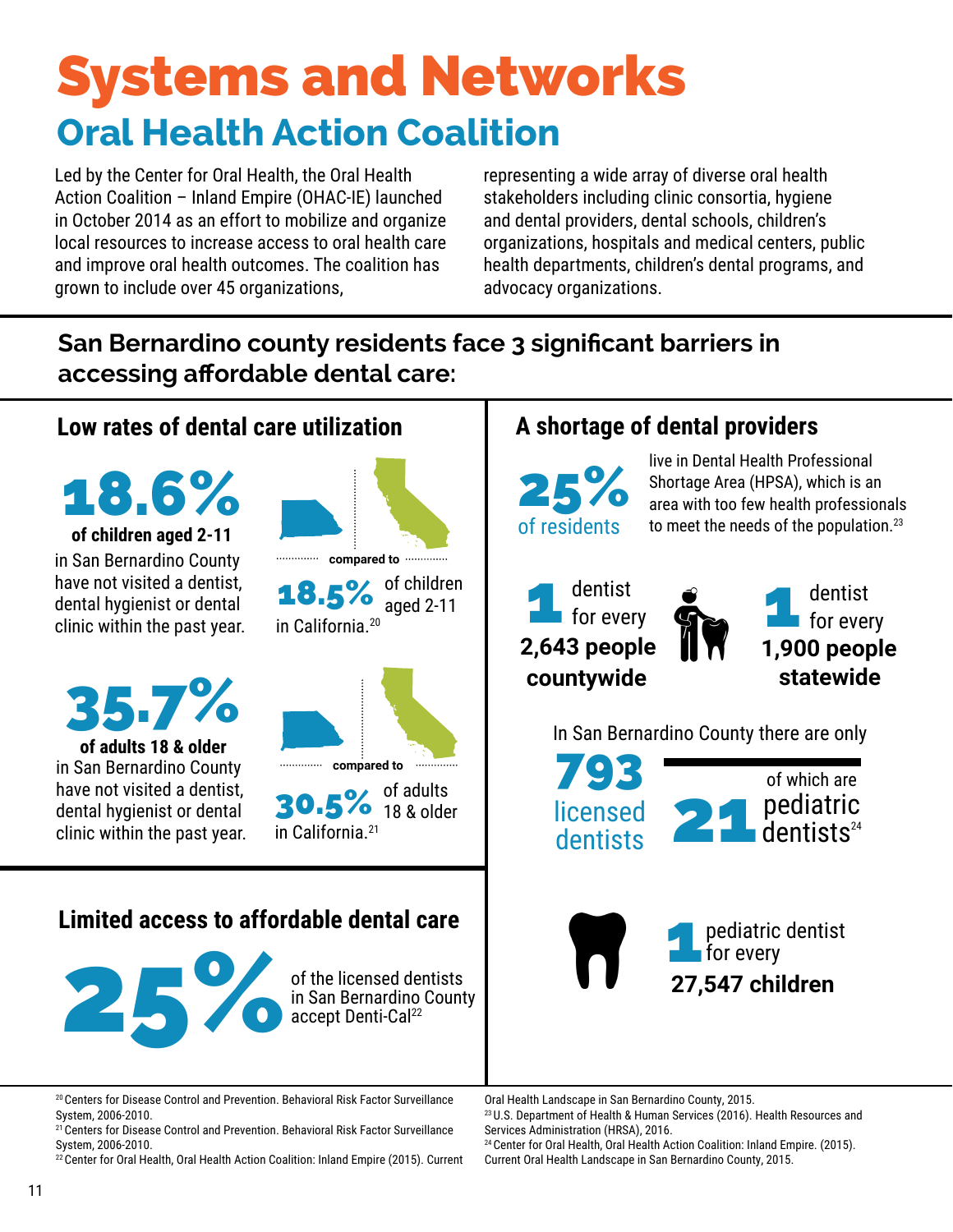# **Timeline**

 $\vdots$ <br> $\vdots$ 

 $\vdots$ 

 $\vdots$ 

**March 2016** OHAC-IE Launches

**July 2015** First Coalition Meetings

#### **November 2014**

First 5 Supports the coalition

#### **October 2014**

OHAC-IE hosts statewide Share and Learn Symposium

Over 70 representatives from oral health coalitions from across the state gathered to discuss access to oral health resources, workforce development, and systems integration

Health care providers, policy makers, and stakeholders shared best practices and resources.

Representatives from local oral health

- coalitions included Los Angeles,
- the Inland Empire, San Diego, Santa
- Barbara-Ventura, San Luis Obispo,
- Alameda County, and Sonoma.

The coalition has four sub-committees aiming to address these challenges at a systems level. The sub-committees are working on the following focus areas:

**Advocacy Public Awareness and Communications Direct Services Data and Surveillance**

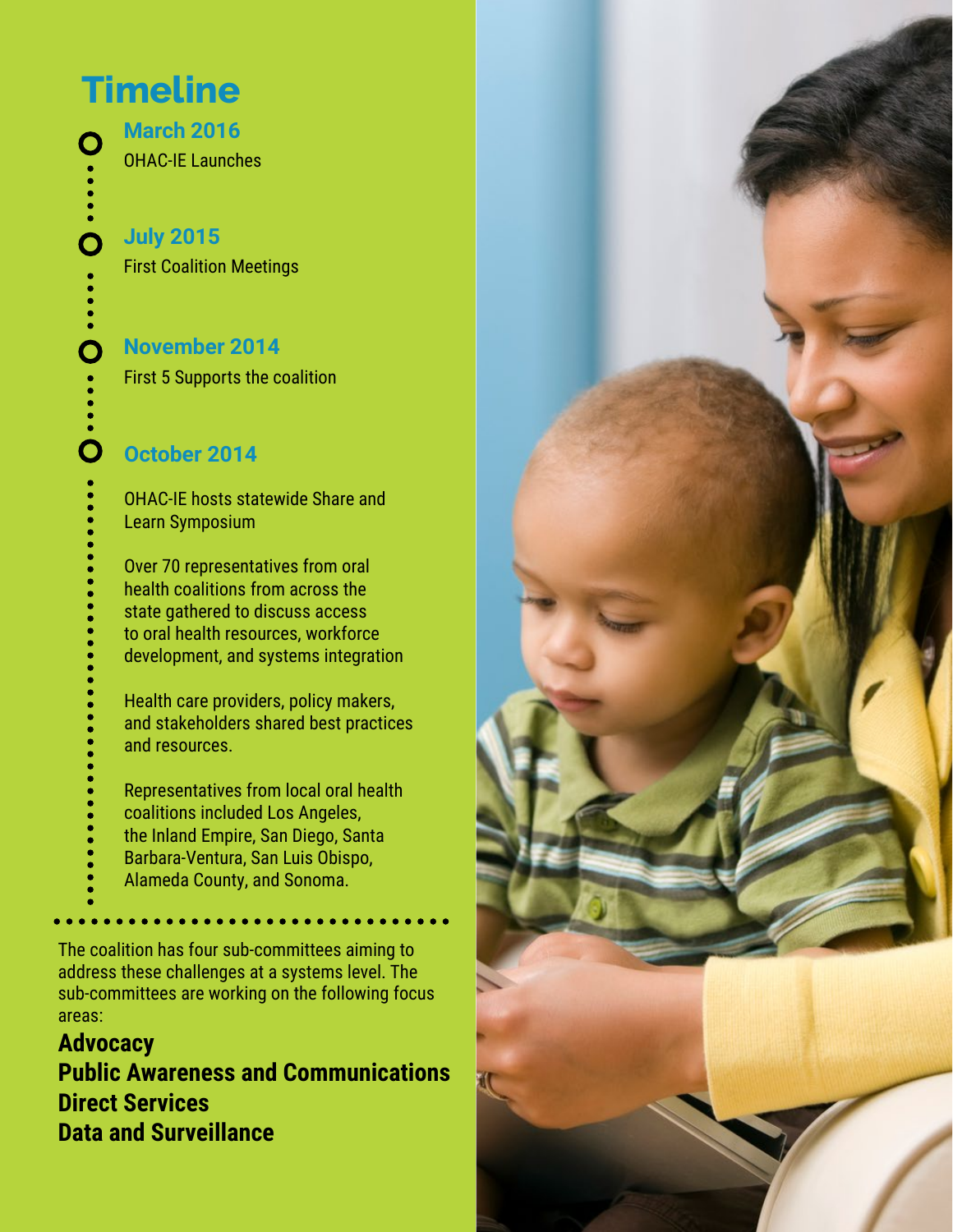## **Screening Assessment Referral and Treatment and Early Identification and Intervention Services**

First 5 San Bernardino has provided financial support to the Department of Behavioral Health since 2013 to provide comprehensive **Screen, Assessment, Referral, and Treatment (SART)** along with less intensive **Early Identification and Intervention Services (EIIS)** in partnership with community-based providers to ensure all children have access to appropriate early intervention services for children in San Bernardino County. This is a prime example of how First 5 San Bernardino is taking a systems change approach by leveraging resources with other county departments and service providers in order to pull down additional federal funding, scale best practices and implement innovative solutions across the county.

## **SART**

SART centers serve children (many of whom have been exposed to abuse, neglect, and/or substances in utero) experiencing social, physical, cognitive, behavioral, developmental, and/or psychological issues. It is an intensive program that includes screening, assessment, referral, and treatment by clinicians, pediatricians, public health nurses, occupational therapists, speech and language therapists, and pediatric neuropsychologists.



#### **SART provides intensive treatment, on average**

- 2.7 **hours per week for the initial 12 weeks**
- 5.8 **days between treatment services**
- 201 **days in program**

## **EIIS**

EIIS serves a similar, but less severe population than the SART population. It focuses on providing specialty mental health and attachment enrichment services to children at risk for manifesting social, cognitive, emotional, behavioral, and/or developmental problems.

889 children were served through **EIIS in FY15-16** 

**EIIS provides intensive treatment, on average**

- 2.0 **hours per week for the initial 12 weeks**
- 6.4 **days between treatment services**
- 110 **days in program**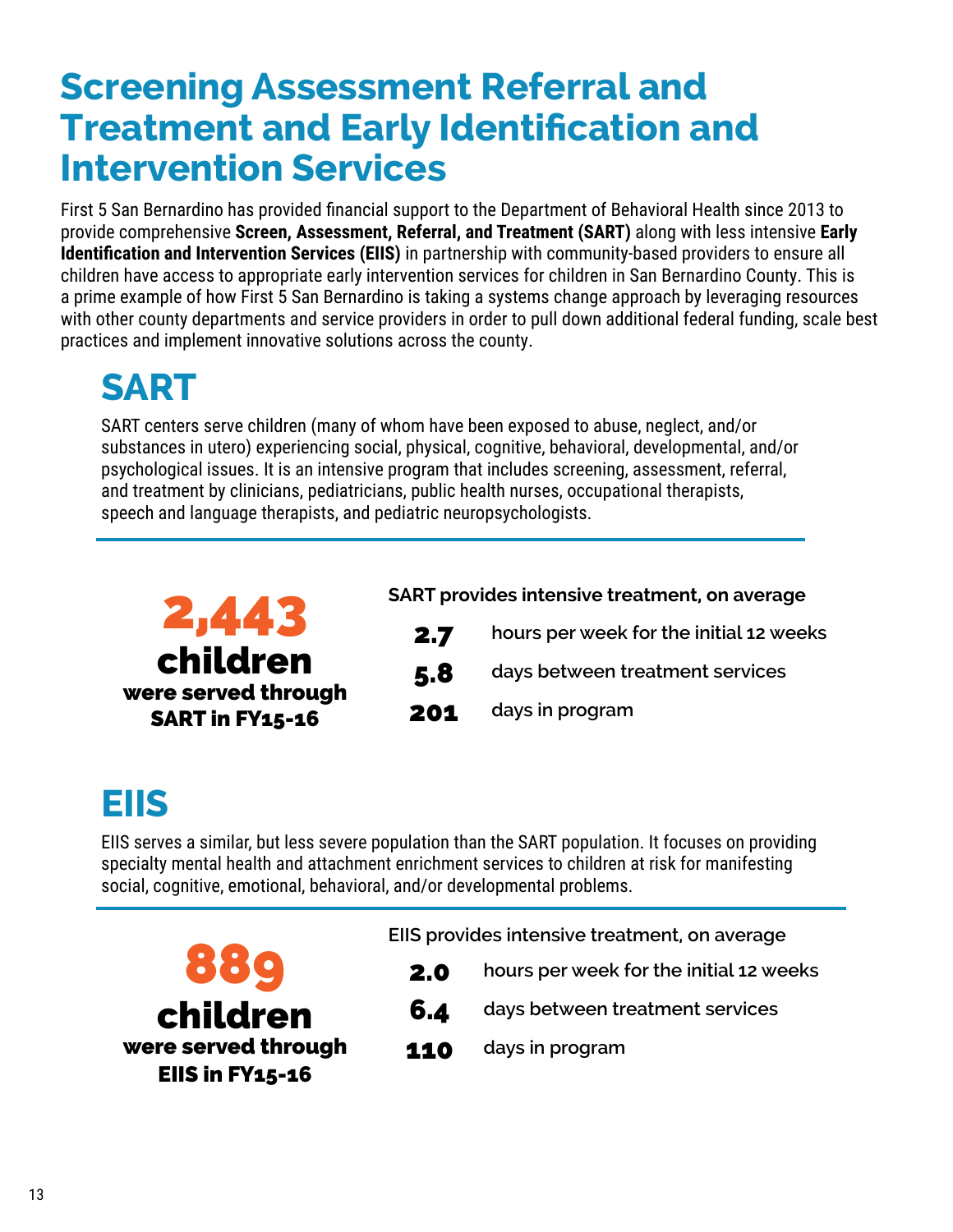The majority of children served through SART and EIIS need support related to their everyday functioning (for example motor skills, communication, family, Medical, Sleep) or experiences (e.g., Maternal Availability, Empathy for Child). The impacts on the five most common issues (identified using the Child and Adolescent Needs and Strengths (CANS) Comprehensive Assessment Children) are displayed below:<sup>25</sup>

| <b>SART Issue Areas</b>                                                                                                                                                                               | # At Intake | # At Discharge |
|-------------------------------------------------------------------------------------------------------------------------------------------------------------------------------------------------------|-------------|----------------|
| <b>Affect Dysregulation</b><br>(ability to regulate emotional expression, such calming<br>down after getting upset)                                                                                   | 1,637       | 562            |
| <b>Regulatory Problems</b><br>(irritability, sleep habits, predictability of sucking/feeding,<br>activity level/intensity)                                                                            | 1,515       | 611            |
| <b>Adjustment to Trauma</b><br>(reaction to any of a variety of traumatic experiences, such<br>as emotional, physical, or sexual abuse, separation from<br>family members, witnessing violence, etc.) | 1,344       | 489            |
| <b>Anger Control</b><br>(manage anger and frustration tolerance)                                                                                                                                      | 1,075       | 366            |
| <b>Communication</b><br>(verbal and non-verbal)                                                                                                                                                       | 1,075       | 708            |

| <b>EllS Issue Areas</b>                                                                                                                 | # At Intake | # At Discharge |
|-----------------------------------------------------------------------------------------------------------------------------------------|-------------|----------------|
| <b>Affect Dysregulation</b><br>(ability to regulate emotional expression, such calming down<br>after getting upset)                     | 560         | 222            |
| <b>Anger Control</b><br>(manage anger and frustration tolerance)                                                                        | 462         | 160            |
| <b>Regulatory Problems</b><br>(irritability, sleep habits, predictability of sucking/feeding,<br>activity level/intensity)              | 453         | 240            |
| <b>Oppositional</b><br>(defiance toward authority figures)                                                                              | 400         | 142            |
| Impulsivity/Hyperactivity<br>(impulsive, distractible, or hyperactive behavior that<br>interferes with the child's ability to function) | 356         | 204            |

\*numbers estimated from percentages and total number of children served provided by DBH

<sup>26</sup>CANS is standardized assessment tool implemented countywide. It organizes clinical information collected during a behavioral health assessment in a consistent manner to improve communication among those involved in planning care for a child.